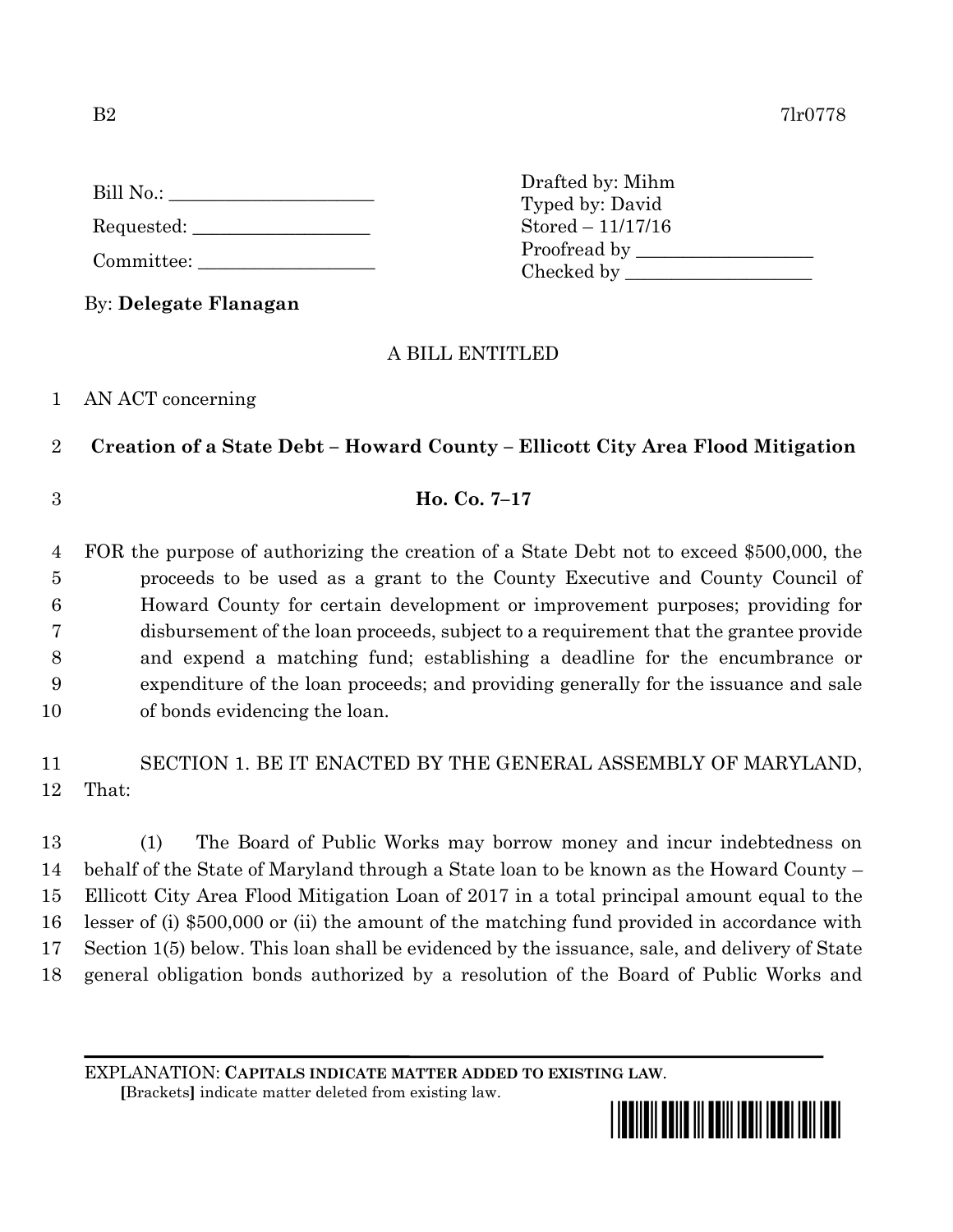#### 7lr0778

 issued, sold, and delivered in accordance with §§ 8–117 through 8–124 and 8–131.2 of the State Finance and Procurement Article.

 (2) The bonds to evidence this loan or installments of this loan may be sold as a single issue or may be consolidated and sold as part of a single issue of bonds under § 8–122 of the State Finance and Procurement Article.

 (3) The cash proceeds of the sale of the bonds shall be paid to the Treasurer and first shall be applied to the payment of the expenses of issuing, selling, and delivering the bonds, unless funds for this purpose are otherwise provided, and then shall be credited on the books of the Comptroller and expended, on approval by the Board of Public Works, for the following public purposes, including any applicable architects' and engineers' fees: as a grant to the County Executive and County Council of Howard County (referred to hereafter in this Act as "the grantee") for the acquisition, planning, design, construction, repair, renovation, reconstruction, site improvement, and capital equipping of stormwater controls and flood mitigation systems in Historic Ellicott City and surrounding areas, located in Howard County.

 (4) An annual State tax is imposed on all assessable property in the State in rate and amount sufficient to pay the principal of and interest on the bonds, as and when due and until paid in full. The principal shall be discharged within 15 years after the date of issuance of the bonds.

 (5) Prior to the payment of any funds under the provisions of this Act for the purposes set forth in Section 1(3) above, the grantee shall provide and expend a matching fund. No part of the grantee's matching fund may be provided, either directly or indirectly, from funds of the State, whether appropriated or unappropriated. No part of the fund may consist of real property or in kind contributions. The fund may consist of funds expended 25 prior to the effective date of this Act. In case of any dispute as to the amount of the matching fund or what money or assets may qualify as matching funds, the Board of Public Works shall determine the matter and the Board's decision is final. The grantee has until June 1, 2019, to present evidence satisfactory to the Board of Public Works that a matching fund will be provided. If satisfactory evidence is presented, the Board shall certify this fact and the amount of the matching fund to the State Treasurer, and the proceeds of the loan equal to the amount of the matching fund shall be expended for the purposes provided in this Act. Any amount of the loan in excess of the amount of the matching fund certified by the Board of Public Works shall be canceled and be of no further effect.